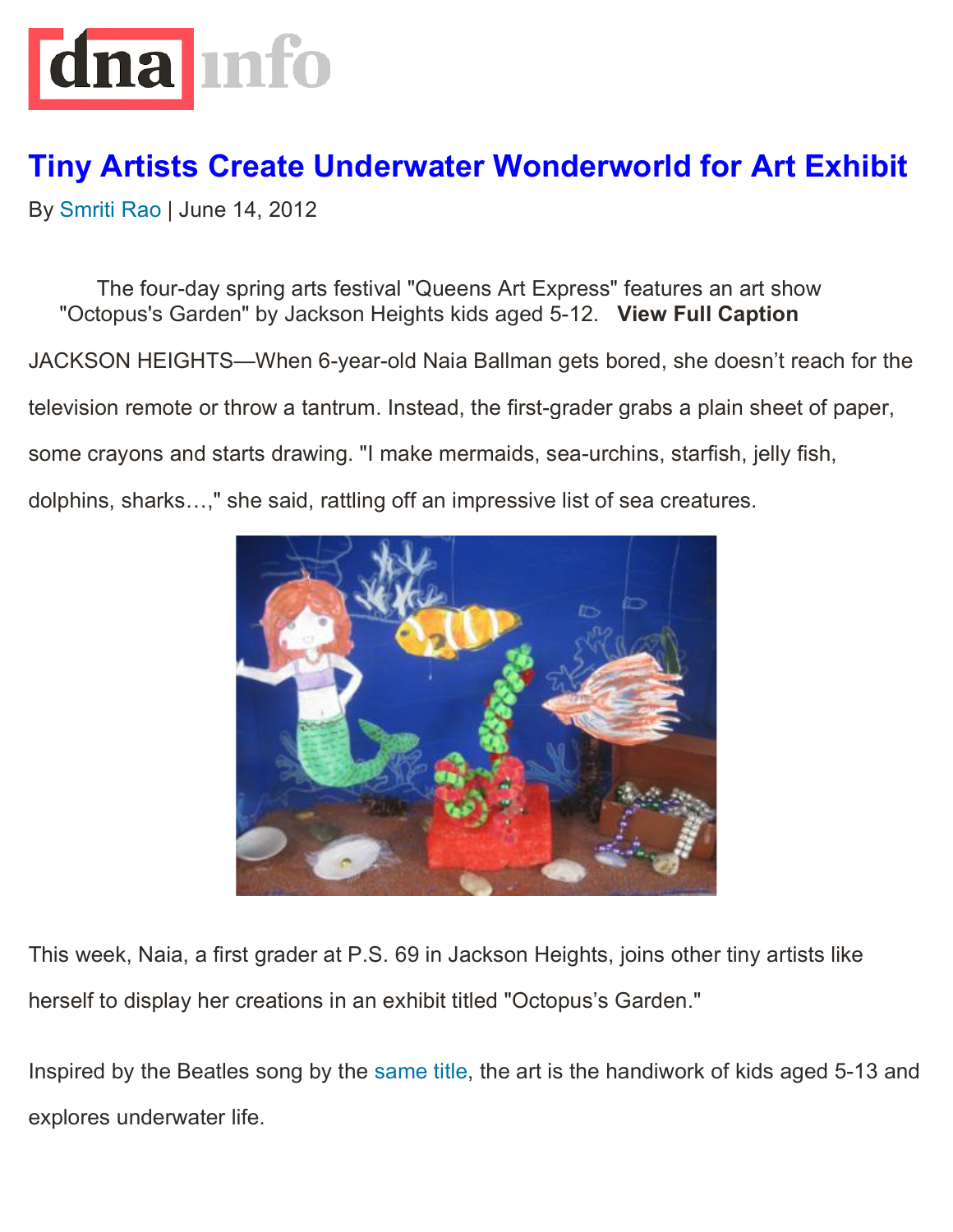This is the first time the kids' exhibit will be featured as part of a larger series of art installations, all created by adults, in the four-day Queens Art Express.

The fourth-annual Queens Art Express, a project by the Queens Council on the Arts, runs June 14-18 and will feature performances, art exhibitions and events in different locations in Queens, including Flushing and Long Island City.

The spring arts festival will tackle weighty problems in America's health care, economic issues and housing market.

Brian Tate, the co-developer and producer of the Queens Art Express, said he was excited to have the kids on board because of the "constantly evolving nature of cultural traditions."

"We want kids to be part of it [art]," he said. "Because they are the ones who can tell us what art will look like, what the world will look like, in the future."

"Octopus's Garden" is on display at Table Wine restaurant in Jackson Heights, where friends, neighbors and fellow artists can have a closer look at Ballman's work and ponder the deeper meaning driving the art.

Ballman's enthusiasm for drawing is shared by 9-year-old fellow artist and aspiring marine biologist, Aurora Karney, whose creation — a snake made of recyclable materials — is also on display at the exhibit.

Karney said her "magic touch" with animals is what inspires her when she puts crayon to paper. "I found out I have a good way with animals," the third-grader at P.S. 69 said knowingly. "I'm the only one in my family that can get our cat to take its vitamins."